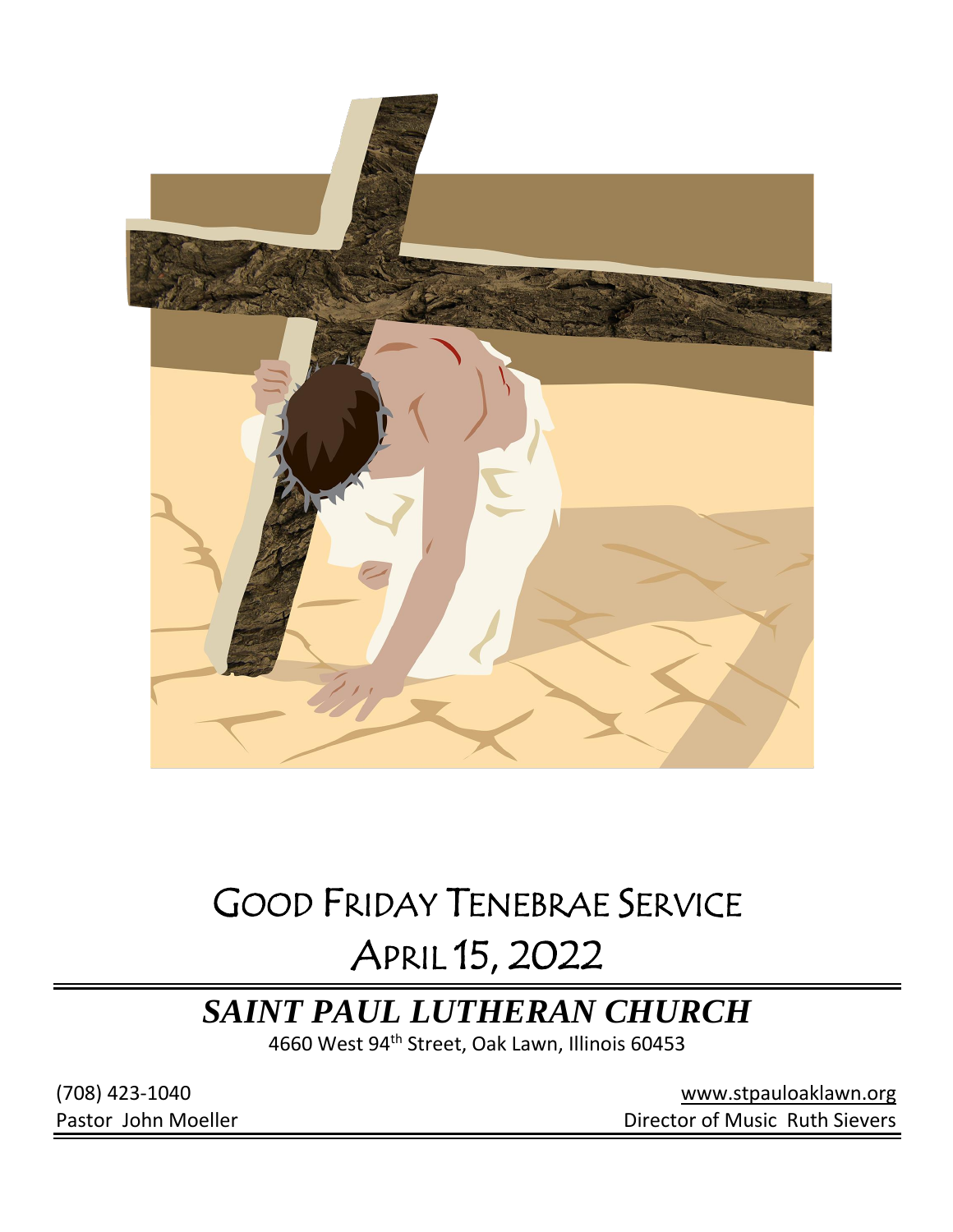# $H$  GOOD FRIDAY +

#### **As We Gather**

As we have journeyed with Joseph throughout this Lenten season and witnessed the Lord's presence and work through him, we're continually pointed to a greater foreshadowing of God's promise fulfilled through a Savior. Though much evil took place in Joseph's life, he was compelled in faith to say, "*You meant evil against me, but God meant it for good, to bring it about that many people should be kept alive, as they are today"* (Genesis 50:20). In the same way on this Good Friday, we are exposed to much evil. Jesus is delivered into the hands of sinful men, is beaten, is crucified, is deserted, and died. But like with Joseph, God meant it for good, that we be alive today with the forgiveness and payment for our sins, which He endured for us. Jesus was right when He proclaimed from the cross, "It is finished." And by that finished work, our new life in Him has begun.

The "Order of Tenebrae" is an early Christian order of worship traditionally utilized in the observance of Good Friday. "Tenebrae" is Latin for "darkness" or "in the shadows," and the service is characterized by the gradual removal of light from the sanctuary as the scriptural accounts approach the moment of the death of our Lord. It should not be considered a funeral service for Jesus, but rather a time of repentance as we consider His Passion for us.

| <b>PRELUDE</b>                           |                                                                                                                                                           | "When I Survey the Wondrous Cross" |   |                                                                                                                                                                                                       | C. Schalk |
|------------------------------------------|-----------------------------------------------------------------------------------------------------------------------------------------------------------|------------------------------------|---|-------------------------------------------------------------------------------------------------------------------------------------------------------------------------------------------------------|-----------|
| <b>OPENING HYMN</b>                      |                                                                                                                                                           | "When I Survey the Wondrous Cross" |   |                                                                                                                                                                                                       | #425      |
| $\mathbf{1}$                             | When I survey the wondrous cross<br>On which the Prince of Glory died,<br>My richest gain I count but loss<br>And pour contempt on all my pride.          |                                    | 3 | See, from His head, His hands, His feet<br>Sorrow and love flow mingled down!<br>Did e'er such love and sorrow meet<br>Or thorns compose so rich a crown?                                             |           |
| $\overline{2}$                           | Forbid it, Lord, that I should boast<br>Save in the death of Christ, my God;<br>All the vain things that charm me most,<br>I sacrifice them to His blood. |                                    | 4 | Were the whole realm of nature mine,<br>That were a tribute far too small;<br>Love so amazing, so divine,<br>Demands my soul, my life, my all!<br>Text: Isaac Watts, 1674-1748<br>Text: Public domain |           |
| $\left[\mathbf{P}\right]$<br>C           | <b>Invocation</b><br>In the name of the Father and of the $+$ Son and of the Holy Spirit.<br>Amen.                                                        |                                    |   |                                                                                                                                                                                                       |           |
| $\left[\mathbf{P}\right]$<br>$\mathbf G$ | throughout this Lenten season, we have journeyed with Joseph<br>and have now come to the cross of Christ on Calvary.                                      |                                    |   |                                                                                                                                                                                                       |           |
| <b>Choir Anthem</b>                      |                                                                                                                                                           | "Contemplation of the Cross"       |   |                                                                                                                                                                                                       | K. Scott  |
| Psalm<br>$\left[ \mathbf{P}\right]$      | He was wounded for our transgressions; He was crushed for our iniquities;                                                                                 |                                    |   |                                                                                                                                                                                                       |           |

- C **upon Him was the chastisement that brought us peace, and with His stripes we are healed.**
- $\left[ \mathbf{P} \right]$  O LORD, rebuke me not in your anger,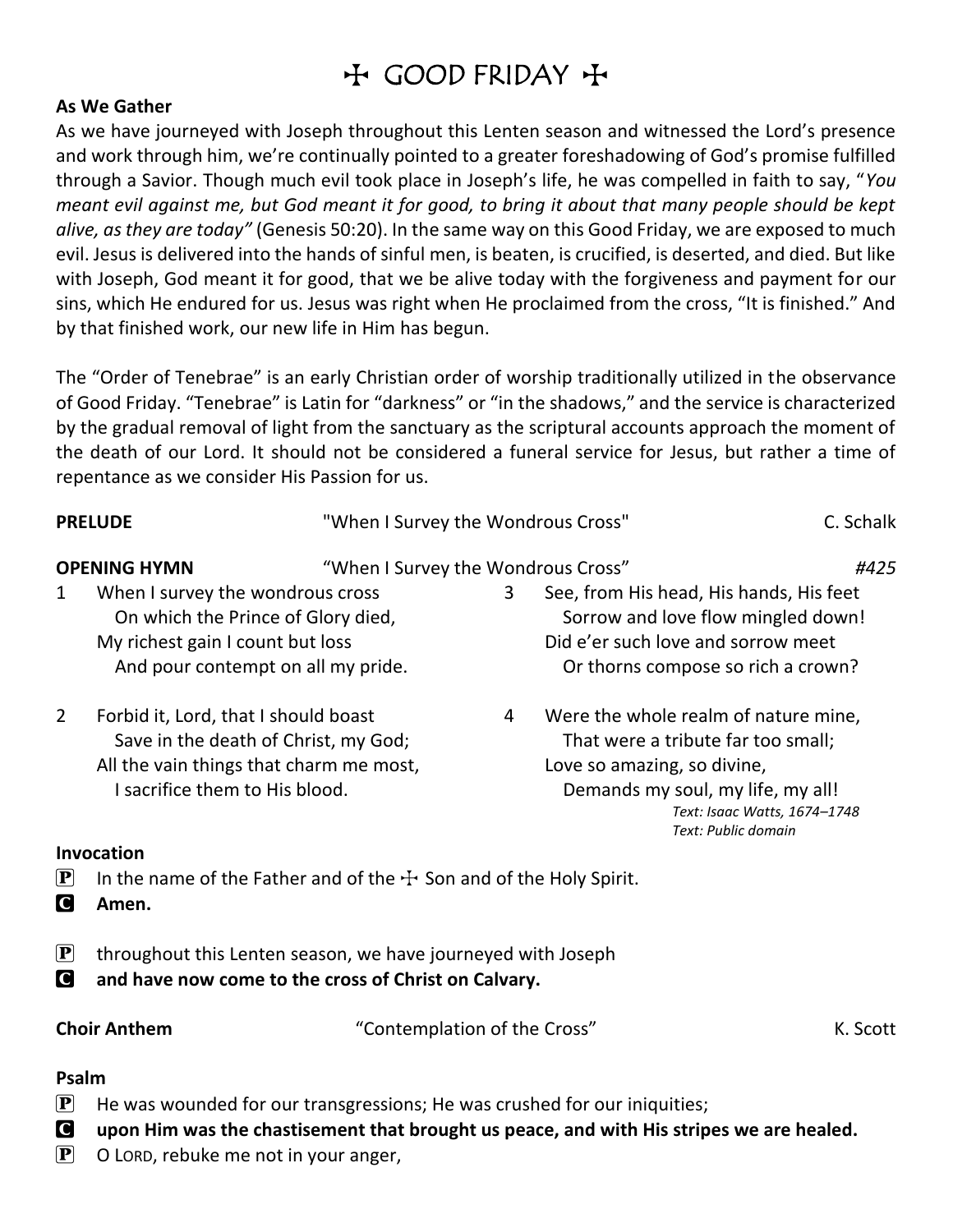- C **nor discipline me in your wrath!**
- $\left[ \mathbf{P} \right]$  For your arrows have sunk into me,
- C **and your hand has come down on me.**
- $\left| \mathbf{P} \right|$  There is no soundness in my flesh because of your indignation;
- C **there is no health in my bones because of my sin.**
- $\left[ \mathbf{P} \right]$  For my iniquities have gone over my head;
- C **like a heavy burden, they are too heavy for me.**
- $\left| \mathbf{P} \right|$  I confess my iniquity;
- C **I am sorry for my sin.**
- $\left| \mathbf{P} \right|$  Make haste to help me,
- C **O Lord, my salvation!**
- $\left| \mathbf{P} \right|$  He was wounded for our transgressions; He was crushed for our iniquities;
- C **upon Him was the chastisement that brought us peace, and with His stripes we are healed.**

*We pause to reflect and remember our sins which Jesus carried for us to the cross…*

### **Confession and Absolution**

- $\mathbf{P}$  Jesus, our Savior and Lord, lead us to behold the evil of a fallen creation, the agony of Your rejection, the pain of Your condemnation, and the horror of Your crucifixion.
- C **As we approach the cross on Calvary, let us become mindful of our sins and of our willful rebellion against Your will and ways.**
- $\mathbf{P}$  Eternal God, we confess that we have turned away from you in our thinking, speaking, and doing.
- C **We have lived for ourselves and have refused to bear the burdens of others.**
- $\left| \mathbf{P} \right|$  We have not loved You with our whole heart,
- C **and have not loved our neighbors as ourselves.**
- $\left[\mathbf{P}\right]$  We often fail to see the good You work at Your time and in Your way, even amid the evil around us.
- C **Our faith suffers in doubt, and we lose our trust in You.**
- $\left| \mathbf{P} \right|$  We can only say:
- C **Lord, have mercy! Christ, have mercy! Lord, have mercy!**
- $\left| \mathbf{P} \right|$  Even on a somber night with broken and contrite hearts and evil actions remembered, know and hear the Good News! Foreshadowed by Joseph and saints of old, Jesus is the fulfillment of all that was promised and written since the fall into sin. By His miraculous birth, perfect life, suffering, and sacrificial death, He has taken every sin upon Himself and brought them to the cross for you. For His sake, God forgives you all your sins. As a called and ordained servant of Christ, and by His authority, I therefore forgive you all your sins in the name of the Father and of the  $\pm$  Son and of the Holy Spirit.
- C **Amen.**

**HYMN** - *(11:00 AM)* "My Faith Looks up to Thee" *#702 sts. 1-3*

1 My faith looks up to Thee, Thou Lamb of Calvary, Savior divine.

Now hear me while I pray; Take all my guilt away; O let me from this day Be wholly Thine!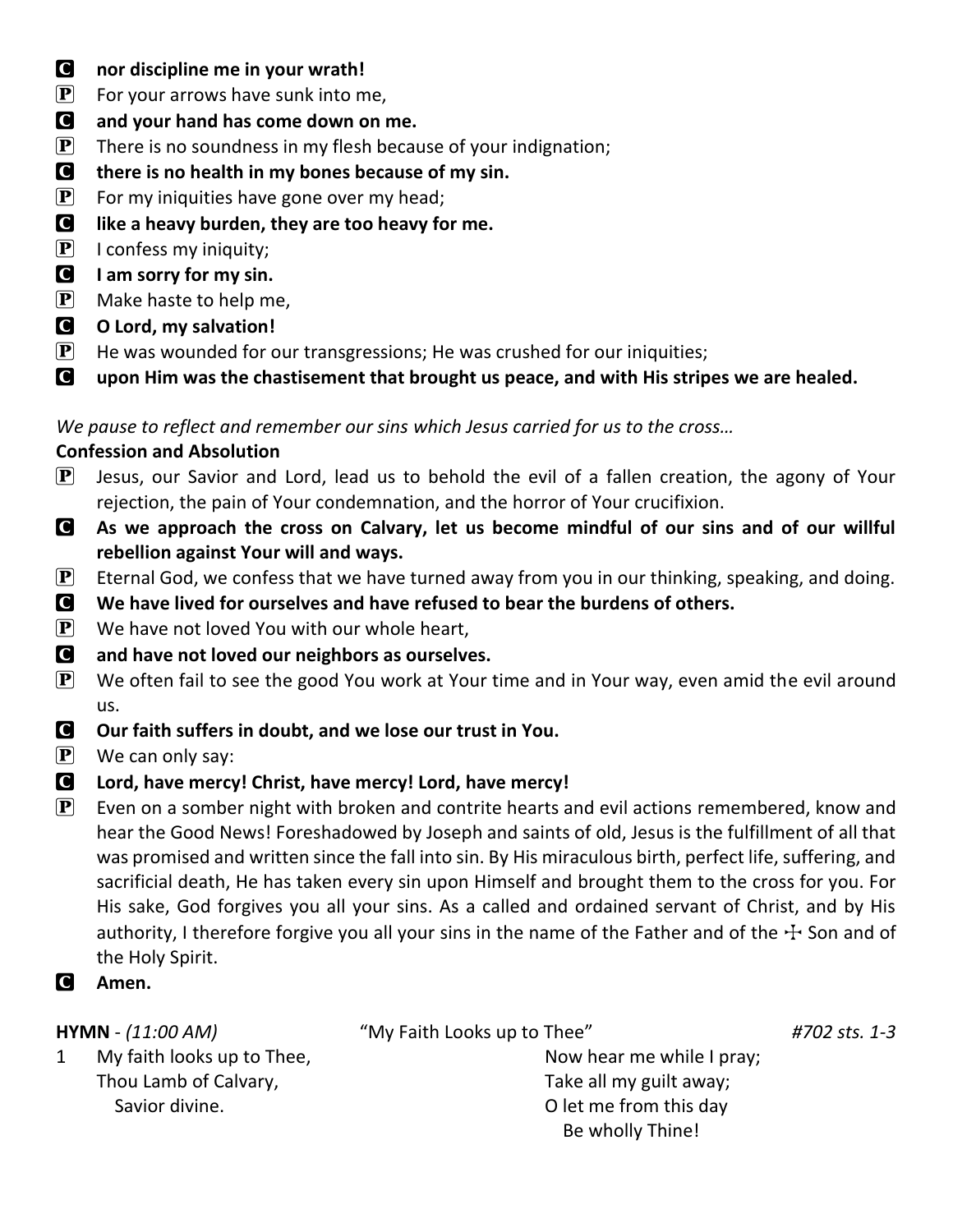2 May Thy rich grace impart Strength to my fainting heart; My zeal inspire! As Thou hast died for me, Oh, may my love to Thee Pure, warm, and changeless be, A living fire!

3 While life's dark maze I tread And griefs around me spread, Be Thou my guide; Bid darkness turn to day, Wipe sorrow's tears away, Nor let me ever stray From Thee aside.

Text: Ray Palmer, 1808–87 Text: Public domain

**Celebration Ringers** *-* (7:00 PM) "Lenten Medley" arr. K. McChesney

#### **Prayer of the Day**

 $\left| \mathbf{P} \right|$  The Lord be with you.

C **And also with you.**

 $\left[\mathbf{P}\right]$  Let us pray.

Almighty God, graciously behold this Your family for whom our Lord Jesus Christ was willing to be betrayed and delivered into the hands of sinful men to suffer death upon the cross' through the same Jesus Christ, Your Son, our Lord, who lives and reigns with You and the Holy Spirit, one God, now and forever.

C **Amen.**

# TWORDT

**Old Testament Reading**  $\quad$   $\!$  He Was Wounded for Our Transgressions  $\quad$  *Isaiah 52:13-53:12* <sup>13</sup>Behold, my servant shall act wisely; he shall be high and lifted up, and shall be exalted. <sup>14</sup>As many were astonished at you— his appearance was so marred, beyond human semblance, and his form beyond that of the children of mankind—  $15$ so shall he sprinkle many nations; kings shall shut their mouths because of him; for that which has not been told them they see, and that which they have not heard they understand. <sup>1</sup>Who has believed what they heard from us? And to whom has the arm of the LORD been revealed? <sup>2</sup>For he grew up before him like a young plant, and like a root out of dry ground; he had no form or majesty that we should look at him, and no beauty that we should desire him.  $3$ He was despised and rejected by men; a man of sorrows, and acquainted with grief; and as one from whom men hide their faces he was despised, and we esteemed him not. <sup>4</sup>Surely he has borne our griefs and carried our sorrows; yet we esteemed him stricken, smitten by God, and afflicted. <sup>5</sup>But he was wounded for our transgressions; he was crushed for our iniquities; upon him was the chastisement that brought us peace, and with his stripes we are healed.  $6$ All we like sheep have gone astray; we have turned everyone to his own way; and the LORD has laid on him the iniquity of us all. <sup>7</sup>He was oppressed, and he was afflicted, yet he opened not his mouth; like a lamb that is led to the slaughter, and like a sheep that before its shearers is silent, so he opened not his mouth. <sup>8</sup>By oppression and judgment he was taken away; and as for his generation, who considered that he was cut off out of the land of the living, stricken for the transgression of my people? <sup>9</sup>And they made his grave with the wicked and with a rich man in his death, although he had done no violence, and there was no deceit in his mouth. <sup>10</sup>Yet it was the will of the LORD to crush him; he has put him to grief; when his soul makes an offering for sin, he shall see his offspring; he shall prolong his days; the will of the LORD shall prosper in his hand. <sup>11</sup>Out of the anguish of his soul he shall see and be satisfied; by his knowledge shall the righteous one, my servant, make many to be accounted righteous, and he shall bear their Iniquities.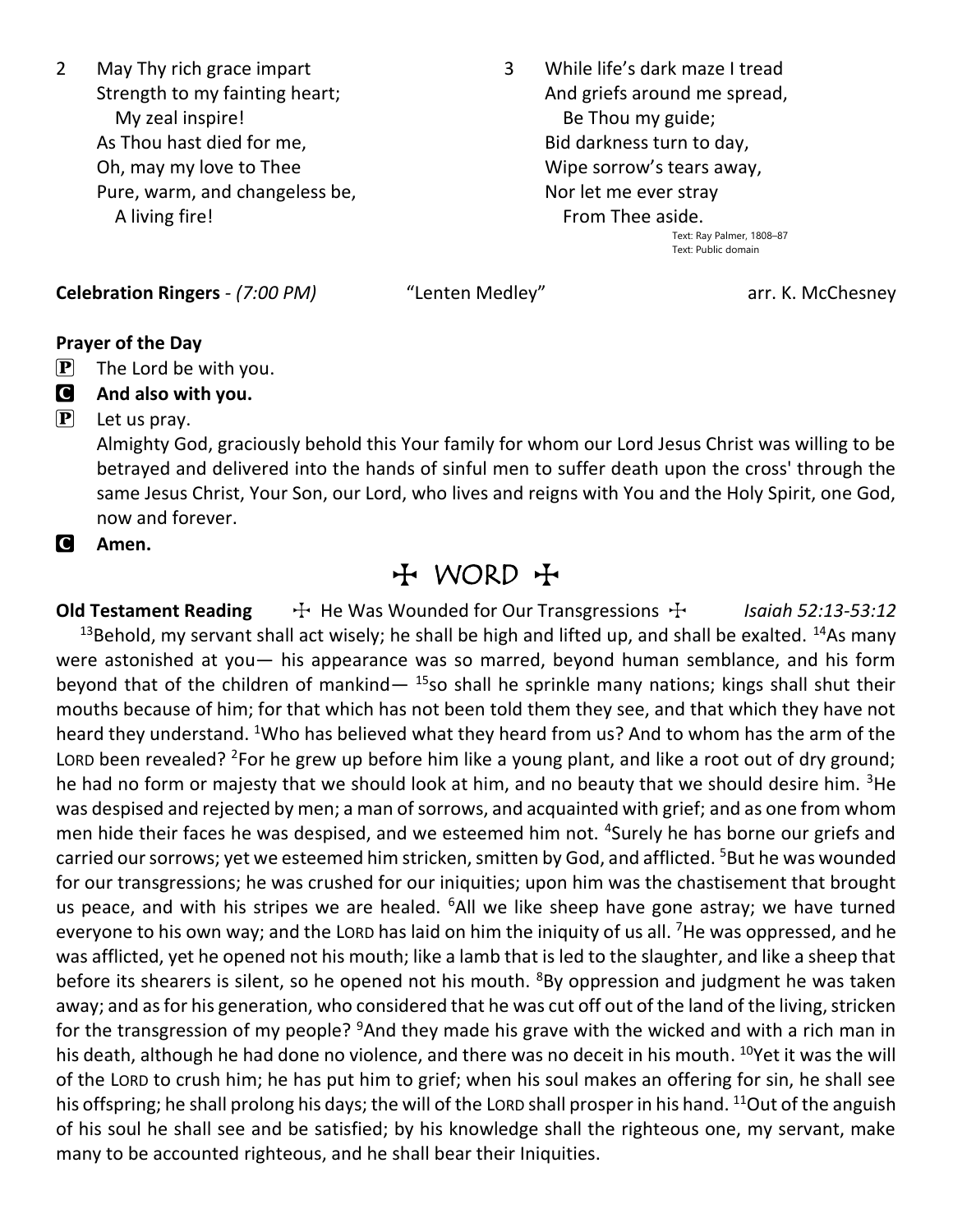<sup>12</sup>Therefore I will divide him a portion with the many, and he shall divide the spoil with the strong, because he poured out his soul to death and was numbered with the transgressors; yet he bore the sin of many, and makes intercession for the transgressors.

 $\boxed{\mathbf{L}}$  This is the Word of the Lord.

### C **Thanks be to God.**

Epistle The Sepistle The Sepistle Transfer Tessus the Great High Priest  $\pm$  *Hebrews 4:14–16; 5:7–9* <sup>14</sup>Since then we have a great high priest who has passed through the heavens, Jesus, the Son of God, let us hold fast our confession. <sup>15</sup>For we do not have a high priest who is unable to sympathize with our weaknesses, but one who in every respect has been tempted as we are, yet without sin. <sup>16</sup>Let us then with confidence draw near to the throne of grace, that we may receive mercy and find grace to help in time of need. <sup>7</sup>In the days of his flesh, Jesus offered up prayers and supplications, with loud cries and tears, to him who was able to save him from death, and he was heard because of his reverence.  $8$ Although he was a son, he learned obedience through what he suffered.  $9$ And being made perfect, he became the source of eternal salvation to all who obey him.

 $\boxed{\mathbf{L}}$  This is the Word of the Lord.

C **Thanks be to God.**

| <b>Choir Anthem</b> | "Don't Listen to the Hammer Ring" | D. Wagner     |
|---------------------|-----------------------------------|---------------|
| <b>Holy Gospel</b>  | $\pm$ The Crucifixion $\pm$       | John 19:17-30 |

### $\mathbf{P}$  The Holy Gospel according to St. John, the nineteenth chapter.

### **G** Glory to You, O Lord.

 $17$ [Jesus] went out, bearing his own cross, to the place called the place of a skull, which in Aramaic is called Golgotha. <sup>18</sup>There they crucified him, and with him two others, one on either side, and Jesus between them. <sup>19</sup>Pilate also wrote an inscription and put it on the cross. It read, "Jesus of Nazareth, the King of the Jews." <sup>20</sup>Many of the Jews read this inscription, for the place where Jesus was crucified was near the city, and it was written in Aramaic, in Latin, and in Greek. <sup>21</sup>So the chief priests of the Jews said to Pilate, "Do not write, 'The King of the Jews,' but rather, 'This man said, I am King of the Jews.'" <sup>22</sup>Pilate answered, "What I have written I have written." <sup>23</sup>When the soldiers had crucified Jesus, they took his garments and divided them into four parts, one part for each soldier; also his tunic. But the tunic was seamless, woven in one piece from top to bottom, <sup>24</sup>so they said to one another, "Let us not tear it, but cast lots for it to see whose it shall be." This was to fulfill the Scripture which says, "They divided my garments among them, and for my clothing they cast lots." So the soldiers did these things,  $^{25}$ but standing by the cross of Jesus were his mother and his mother's sister, Mary the wife of Clopas, and Mary Magdalene. <sup>26</sup>When Jesus saw his mother and the disciple whom he loved standing nearby, he said to his mother, "Woman, behold, your son!" <sup>27</sup>Then he said to the disciple, "Behold, your mother!" And from that hour the disciple took her to his own home. <sup>28</sup>After this, Jesus, knowing that all was now finished, said (to fulfill the Scripture), "I thirst." <sup>29</sup>A jar full of sour wine stood there, so they put a sponge full of the sour wine on a hyssop branch and held it to his mouth. <sup>30</sup>When Jesus had received the sour wine, he said, "It is finished," and he bowed his head and gave up his spirit.

 $\boxed{\mathbf{P}}$  This is the Gospel of the Lord.

C **Praise to You, O Christ.**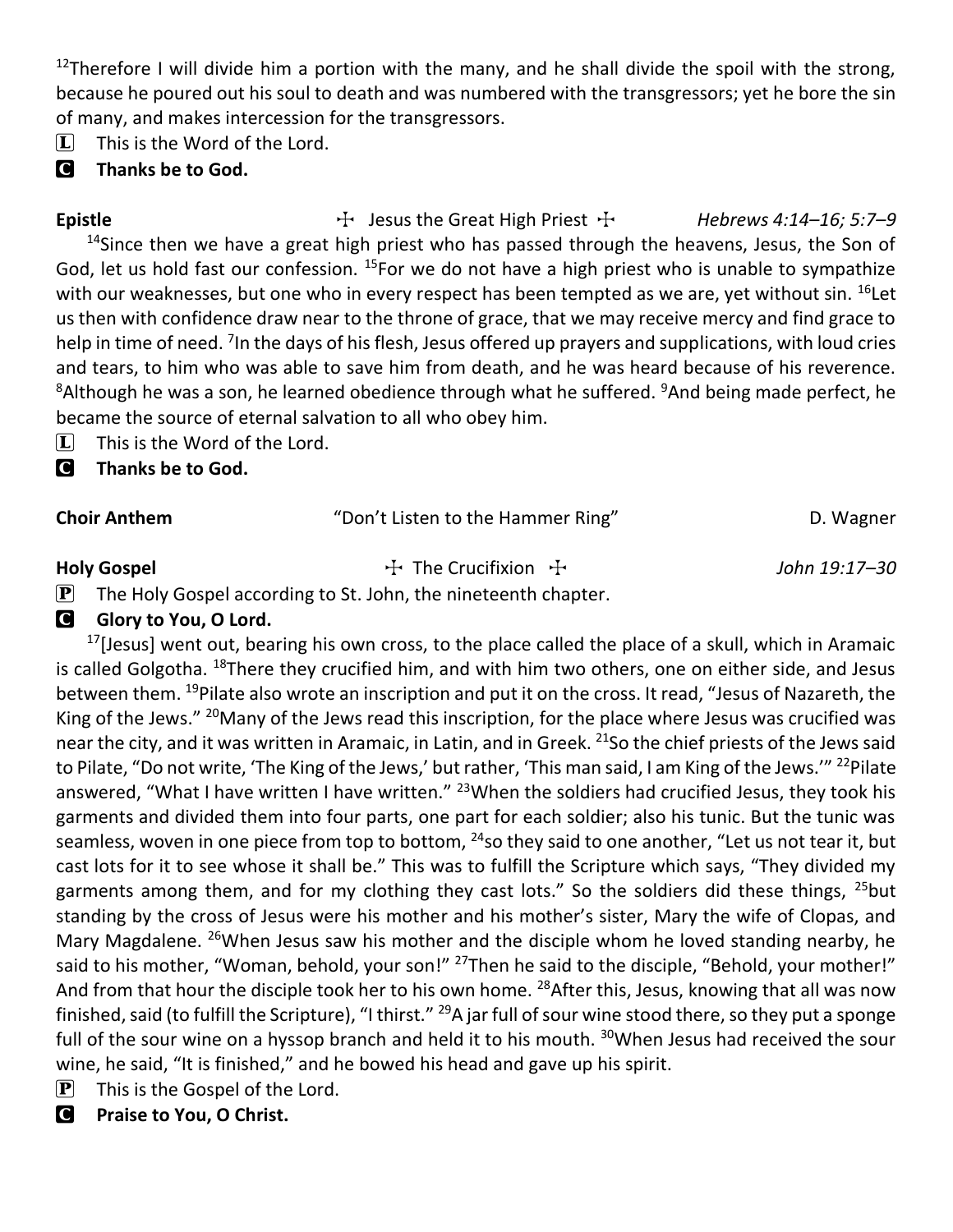**SERMON HYMN** "Jesus, I Will Ponder Now" *#440 sts. 1-3 & 6*

- 1 Jesus, I will ponder now On Your holy passion; With Your Spirit me endow For such meditation. Grant that I in love and faith May the image cherish Of Your suff'ring, pain, and death That I may not perish.
- 2 Make me see Your great distress, Anguish, and affliction, Bonds and stripes and wretchedness And Your crucifixion; Make me see how scourge and rod, Spear and nails did wound You, How for them You died, O God, Who with thorns had crowned You.
- 3 Yet, O Lord, not thus alone Make me see Your passion, But its cause to me make known And its termination. Ah! I also and my sin Wrought Your deep affliction; This indeed the cause has been Of Your crucifixion.
- 6 Graciously my faith renew; Help me bear my crosses, Learning humbleness from You, Peace mid pain and losses. May I give You love for love! Hear me, O my Savior, That I may in heav'n above Sing Your praise forever.

Text: Sigismund von Birken, 1626–81; tr. August Crull, 1845–1923, alt. Text: Public domain

#### **SERMON**

**OFFERING**—may be left in the offering plates near the doors as you leave. Those worshipping at home may continue to mail or drop off offerings at the church office, and on-line giving always available on our website. For those worshipping with us at home, we continue to pray God's blessing and look forward to the day when we will all be able to worship together again here in God's house.

### **Prayer of the Church** *The Bidding Prayer Bidding Prayer I – 2*

| <b>HYMN</b>                       |                               | "Jesus, Refuge of the Weary"                                                                |  |
|-----------------------------------|-------------------------------|---------------------------------------------------------------------------------------------|--|
|                                   | Jesus, refuge of the weary,   | Often have Your eyes, offended,                                                             |  |
|                                   | Blest Redeemer, whom we love, | Gazed upon the sinner's fall;                                                               |  |
| Fountain in life's desert dreary, |                               | Yet upon the cross extended,                                                                |  |
|                                   | Savior from the world above:  | You have borne the pain of all.                                                             |  |
|                                   |                               | Text: Girolamo Savonarola, 1452-98; tr. Jane F. Wilde, 1826-96, alt.<br>Text: Public domain |  |
|                                   | Bidding Prayer $3 - 5$        |                                                                                             |  |

**HYMN** "Jesus, Refuge of the Weary" *#423 St. 2*

2 Do we pass that cross unheeding, Breathing no repentant vow, Though we see You wounded, bleeding, See Your thorn-encircled brow?

Yet Your sinless death has brought us Life eternal, peace, and rest; Only what Your grace has taught us Calms the sinner's deep distress. Text: Girolamo Savonarola, 1452–98; tr. Jane F. Wilde, 1826–96, alt.

Text: Public domain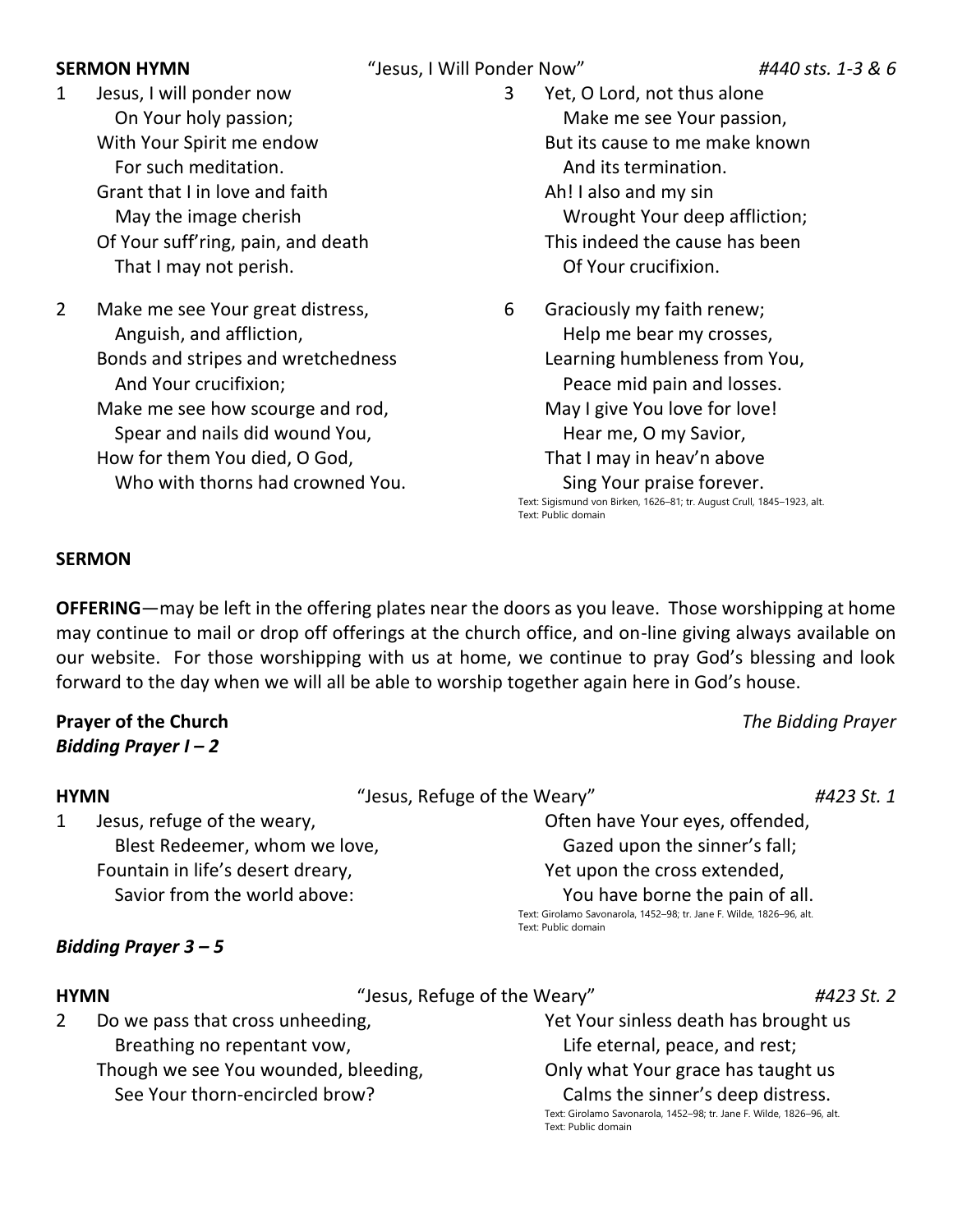### *Bidding Prayer 6 – 9 & The Lord's Prayer*

- $\overline{A}$  Finally, let us pray for all those things for which our Lord would have us ask, saying:
- C **Our Father who art in heaven…**

**HYMN** "Jesus, Refuge of the Weary" *#423 St. 3*

3 Jesus, may our hearts be burning With more fervent love for You; May our eyes be ever turning To behold Your cross anew

Till in glory, parted never From the blessèd Savior's side, Graven in our hearts forever, Dwell the cross, the Crucified. Text: Girolamo Savonarola, 1452–98; tr. Jane F. Wilde, 1826–96, alt. Text: Public domain

# TTHE TENEBRAET

### **The First Word** *John 19:14-16a; Luke 23:32-34a*

- $\Box$  Now it was the day of Preparation of the Passover. It was about the sixth hour. He said to the Jews, "Behold your King!" They cried out, "Away with Him, away with Him, crucify Him!" Pilate said to them, "Shall I crucify your King?" The chief priests answered, "We have no king but Caesar." So he delivered Him over to them to be crucified. Two others, who were criminals, were led away to be put to death with Him. And when they came to the place that is called The Skull, there they crucified Him, and the criminals, one on His right and one on His left. And Jesus said, "Father, forgive them, for they know not what they do."
- $\left[ \mathbf{P} \right]$  We praise You, O Christ, and we bless You.
- C **By Your cross and precious death, You have redeemed the world.**
- $\left| \mathbf{P} \right|$  God forbid that I should glory
- C **except in the cross of our Lord, Jesus.**

Even while Your lifeblood flows, Craving pardon for Your foes:

When our sins Your pangs renew,

- $\left[\mathbf{P}\right]$  Almighty God, Your dear Son, our Lord, did not go up to joy before first He suffered pain; He did not enter into glory before He was crucified. Mercifully grant that we in faith may walk the way of His cross and find in it the way of life and peace; through Jesus Christ, our Lord.
- C **Amen.**

**HYMN** "Jesus, In Your Dying Woes" *#447 sts. 1–3*

For we know not what we do: Hear us, holy Jesus.

3 Oh, may we, who mercy need, Be like You in heart and deed, When with wrong our spirits bleed: Hear us, holy Jesus.

*Text: Public domain*

*The first candle is extinguished.*

2 Savior, for our pardon sue

1 Jesus, in Your dying woes,

Hear us, holy Jesus.

- 
- 
-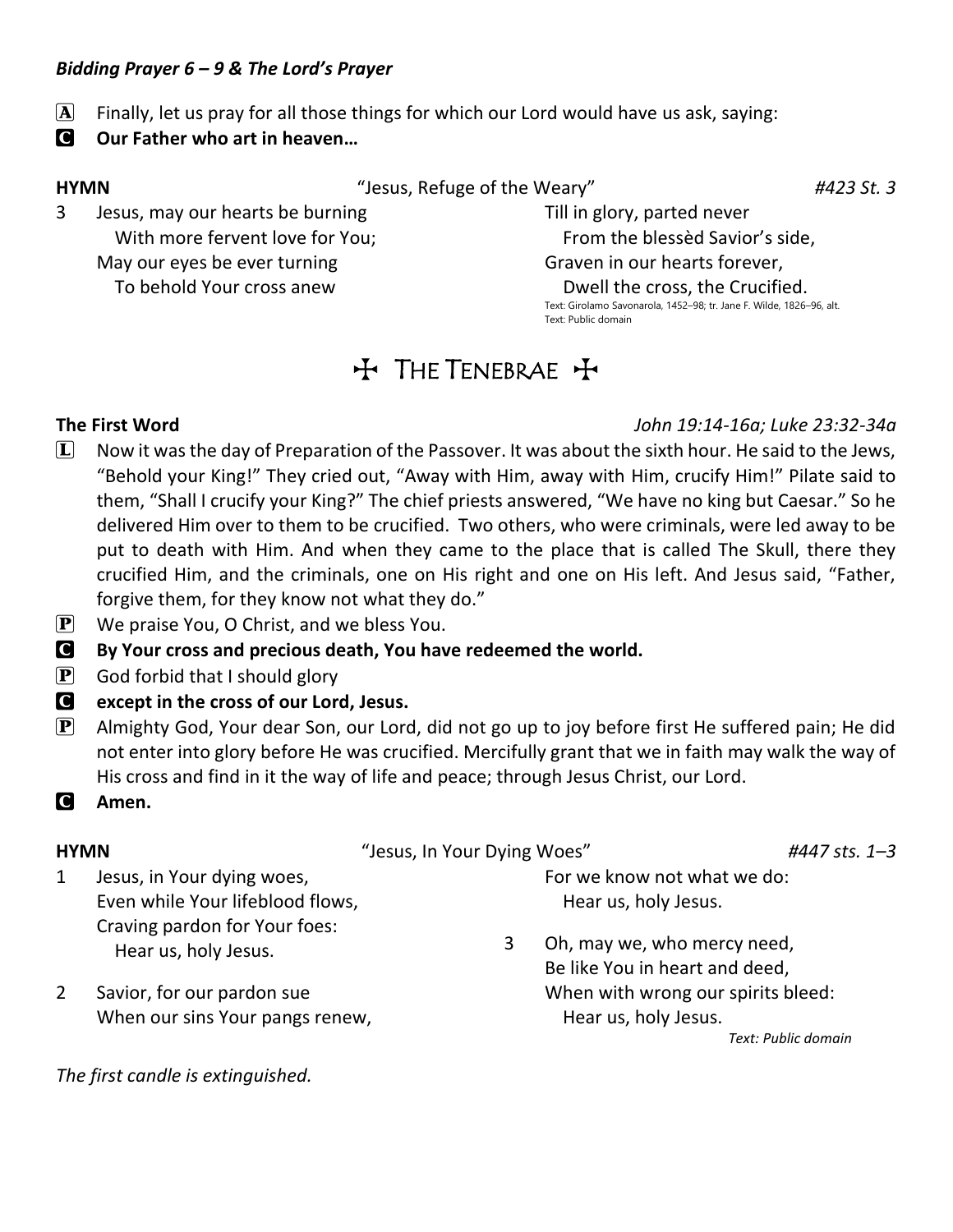### **The Second Word** *Luke 23:35-43*

 $\Box$  And the people stood by, watching, but the rulers scoffed at Him, saying, "He saved others; let Him save Himself, if He is the Christ of God, His Chosen One!" The soldiers also mocked Him, coming up and offering Him sour wine and saying, "If You are the King of the Jews, save Yourself!" There was also an inscription over Him, "This is the King of the Jews."

One of the criminals who were hanged railed at Him, saying, "Are You not the Christ? Save Yourself and us!" But the other rebuked him, saying, "Do you not fear God, since you are under the same sentence of condemnation? And we indeed justly, for we are receiving the due reward of our deeds; but this man has done nothing wrong." And he said, "Jesus, remember me when You come into Your kingdom." And He said to him, "Truly, I say to you, today you will be with Me in Paradise."

- $\mathbf{P}$  We praise You, O Christ, and we bless You.
- C **By Your cross and precious death, You have redeemed the world.**
- $\left| \mathbf{P} \right|$  Surely He has borne out griefs
- C **and carried our sorrows.**
- $\left[\mathbf{P}\right]$  Lord Jesus, while You hung on the cross, You showed mercy to the dying thief. With that mercy, look on us also, we pray, and at our last hour, comfort us with Your promise that we will dwell forever in paradise with You.

C **Amen.**

#### *The second candle is extinguished.*

### **Third Word** *John 19:25–27*

- $[\mathbf{L}]$  Standing by the cross of Jesus were His mother and His mother's sister, Mary the wife of Clopas, and Mary Magdalene. When Jesus saw His mother and the disciple whom He loved standing nearby, He said to His mother, "Woman, behold, your son!" Then He said to the disciple, "Behold, your mother!" And from that hour the disciple took her to his own home.
- $\mathbf{P}$  We praise You, O Christ, and we bless You.
- C **By Your cross and precious death, You have redeemed the world.**
- $\mathbf{P}$  Bind us to one another with bonds of charity and love
- C **that we ever reflect the great and sacrificial love that You have showed to us through Your suffering, pain, and death on the cross.**

| <b>HYMN</b> |                                                                                         | "Jesus, In Your Dying Woes"                                                                                            | #447 St. 4, 7 & 9 |
|-------------|-----------------------------------------------------------------------------------------|------------------------------------------------------------------------------------------------------------------------|-------------------|
| 4           | Jesus, pitying the sighs<br>Of the thief, who near You dies,<br>Promising him paradise: | And Your dearest human friend:<br>Hear us, holy Jesus.                                                                 |                   |
|             | Hear us, holy Jesus.                                                                    | May we all Your loved ones be,<br>9<br>All one holy family,                                                            |                   |
| 7           | Jesus, loving to the end<br>Her whose heart Your sorrows rend,                          | Loving, since Your love we see:<br>Hear us, holy Jesus.<br>Text: Thomas B. Pollock, 1836-96, alt.; Text: Public domain |                   |

 $\mathbf{P}$  O God, You know us to be set in the midst of so many and great dangers, that by reason of the frailty of our nature, we cannot always stand upright. Grant to us such strength and protection as may support us in all dangers, and carry us through all temptations; through Jesus Christ, our Lord.

C **Amen.**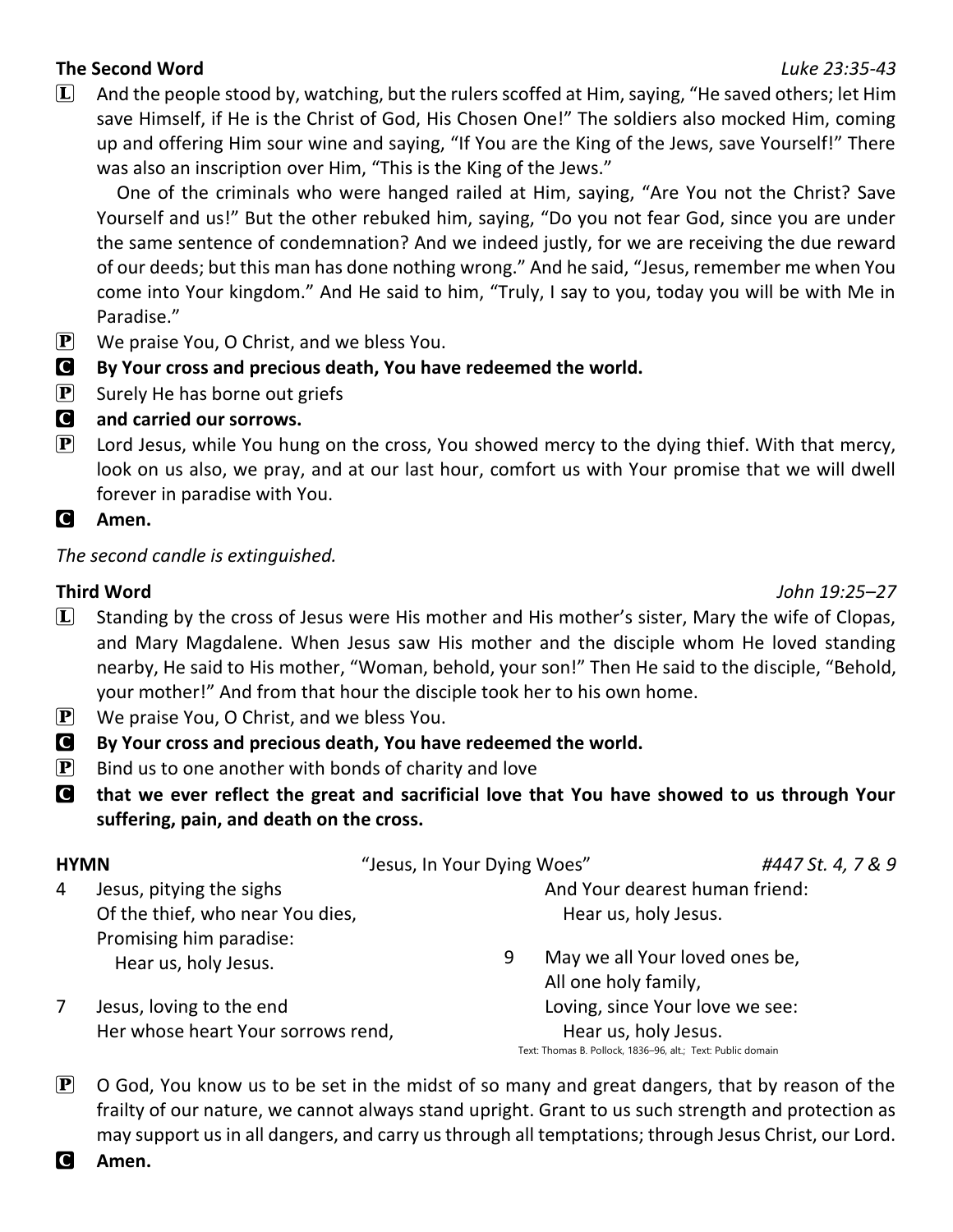### *The third candle is extinguished.*

#### **Fourth Word** *Matthew 27:45–47*

- $[L]$  Now from the sixth hour there was darkness over all the land until the ninth hour. And about the ninth hour Jesus cried out with a loud voice, saying, "Eli, Eli, lema sabachthani?" that is, "My God, My God, why have You forsaken Me?" And some of the bystanders, hearing it, said, "This man is calling Elijah."
- $\mathbf{P}$  We praise You, O Christ, and we bless You.
- C **By Your cross and precious death, You have redeemed the world**
- $\left| \mathbf{P} \right|$  Keep us mindful of Your abiding presence with us
- C **that our witness to the love You have shown us may never falter or fail.**
- $\mathbf{P}$  Grant, we pray, merciful Lord, to Your faithful people pardon and peace. Cleanse us from all our sins, that we may serve You with a quiet mind; through Jesus Christ, our Lord.
- C **Amen.**

### *The fourth candle is extinguished.*

### **Fifth Word** *Matthew 10:38–42, John 19:28–29*

- $\Box$  [Jesus said to His disciples,] "Whoever does not take his cross and follow Me is not worthy of Me. Whoever finds his life will lose it, and whoever loses his life for My sake will find it. "Whoever receives you receives Me, and whoever receives Me receives Him who sent Me. The one who receives a prophet because he is a prophet will receive a prophet's reward, and the one who receives a righteous person because he is a righteous person will receive a righteous person's reward. And whoever gives one of these little ones even a cup of cold water because he is a disciple, truly, I say to you, he will by no means lose his reward." After this, Jesus, knowing that all was now finished, said (to fulfill the Scripture), "I thirst." A jar full of sour wine stood there, so they put a sponge full of the sour wine on a hyssop branch and held it to His mouth.
- $\mathbf{P}$  We praise You, O Christ, and we bless You.
- C **By Your cross and precious death, You have redeemed the world.**
- $\mathbf{P}$  Grant us peace and patience under all trials.
- C **Keep us mindful of the great sacrifice You willingly made for us to pay the price of our sins.**

| <b>HYMN</b> |                                                                                                                | "Jesus, In Your Dying Woes"                                                                      | #447 sts. 13-15 |
|-------------|----------------------------------------------------------------------------------------------------------------|--------------------------------------------------------------------------------------------------|-----------------|
| 13          | Jesus, in Your thirst and pain,<br>While Your wounds Your lifeblood drain,<br>Thirsting more our love to gain: | Satisfy Your loving will:<br>Hear us, holy Jesus.                                                |                 |
|             | Hear us, holy Jesus.                                                                                           | May we thirst Your love to know.<br>15<br>Lead us in our sin and woe                             |                 |
| 14          | Thirst for us in mercy still;<br>All Your holy work fulfill;                                                   | Where the healing waters flow:<br>Hear us, holy Jesus.<br>Text: Thomas B. Pollock, 1836-96, alt. |                 |
|             |                                                                                                                | Text: Public domain                                                                              |                 |

- $\mathbf{P}$  O God, for our redemption, You gave Your only Son to die the death of the cross, and by His resurrection, You have delivered us from the power of our enemy. Grant us so to die daily to sin that we may evermore live with Him in the joy of His resurrection; through Jesus Christ, our Lord.
- C **Amen.**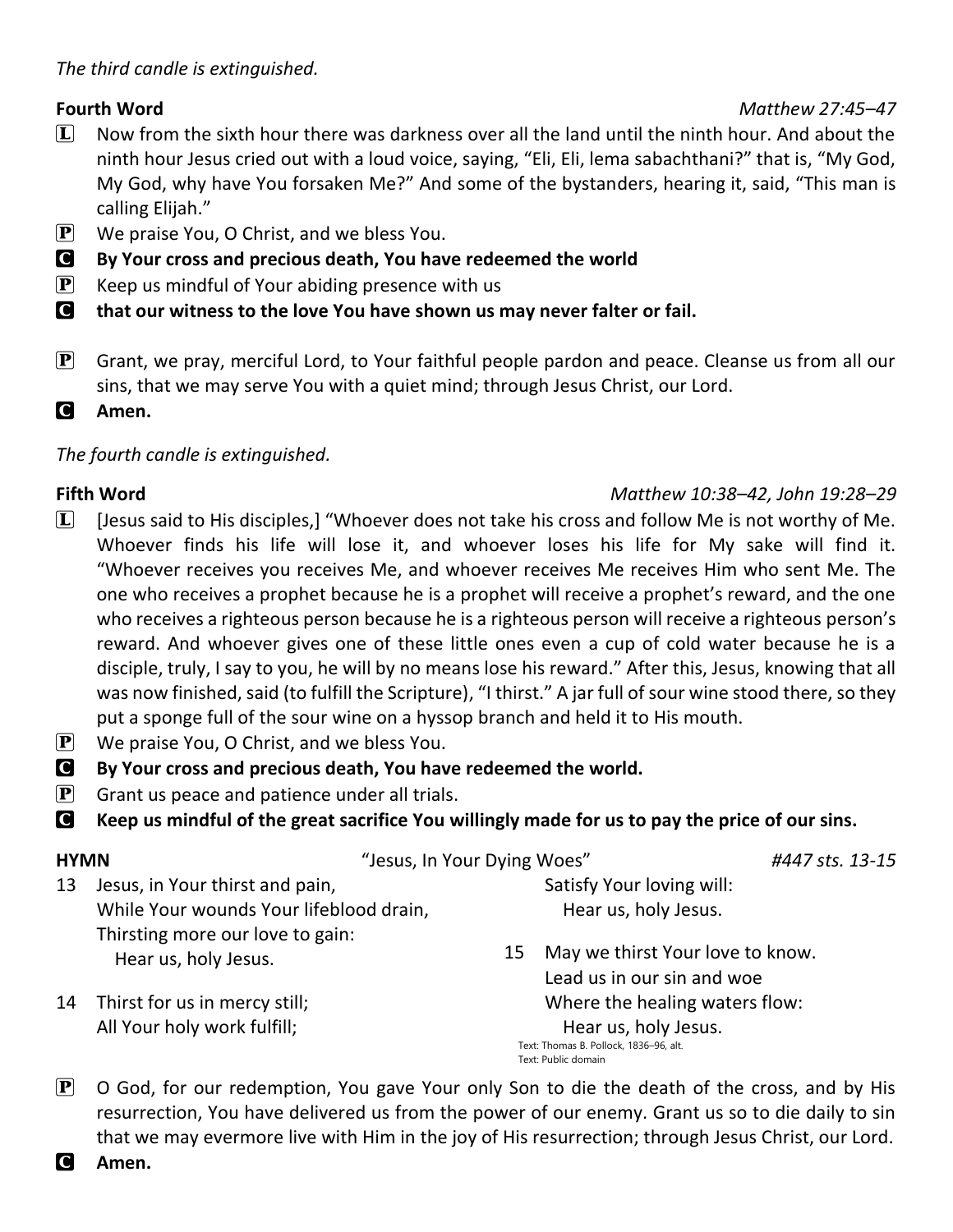*The fifth candle is extinguished.*

**Sixth Word** *Hebrews 9:11–12, 15, 27–28; John 19:30a*

- $[L]$  But when Christ appeared as a high priest of the good things that have come, then through the greater and more perfect tent (not made with hands, that is, not of this creation) He entered once for all into the holy places, not by means of the blood of goats and calves but by means of His own blood, thus securing an eternal redemption. Therefore He is the mediator of a new covenant, so that those who are called may receive the promised eternal inheritance, since a death has occurred that redeems them from the transgressions committed under the first covenant. And just as it is appointed for man to die once, and after that comes judgment, so Christ, having been offered once to bear the sins of many, will appear a second time, not to deal with sin but to save those who are eagerly waiting for Him. When Jesus had received the sour wine, He said, "It is finished."
- $[P]$  We praise You, O Christ, and we bless You.
- C **By Your cross and precious death, You have redeemed the world.**
- $\left[ \mathbf{P} \right]$  Help us begin all our works of charity and love in Your name
- C **and find Your blessing in their completion to Your glory.**
- $\left[ \mathbf{P} \right]$  Lord Jesus Christ, You set the boundaries of our lives and grant us tasks to do in Your name. In Your great love, You did not stop short of finishing the task given to You by Your Father. With the aid of the Holy Spirit, lead us to complete all You intend for us to do in this world until that time when we share in Your eternal presence in the world to come.
- C **Amen.**

*The sixth candle is extinguished.*

# **Seventh Word** *Luke 23:44–46; Matthew 27:54*

 $\boxed{\mathbf{L}}$  It was now about the sixth hour, and there was darkness over the whole land until the ninth hour, while the sun's light failed. And the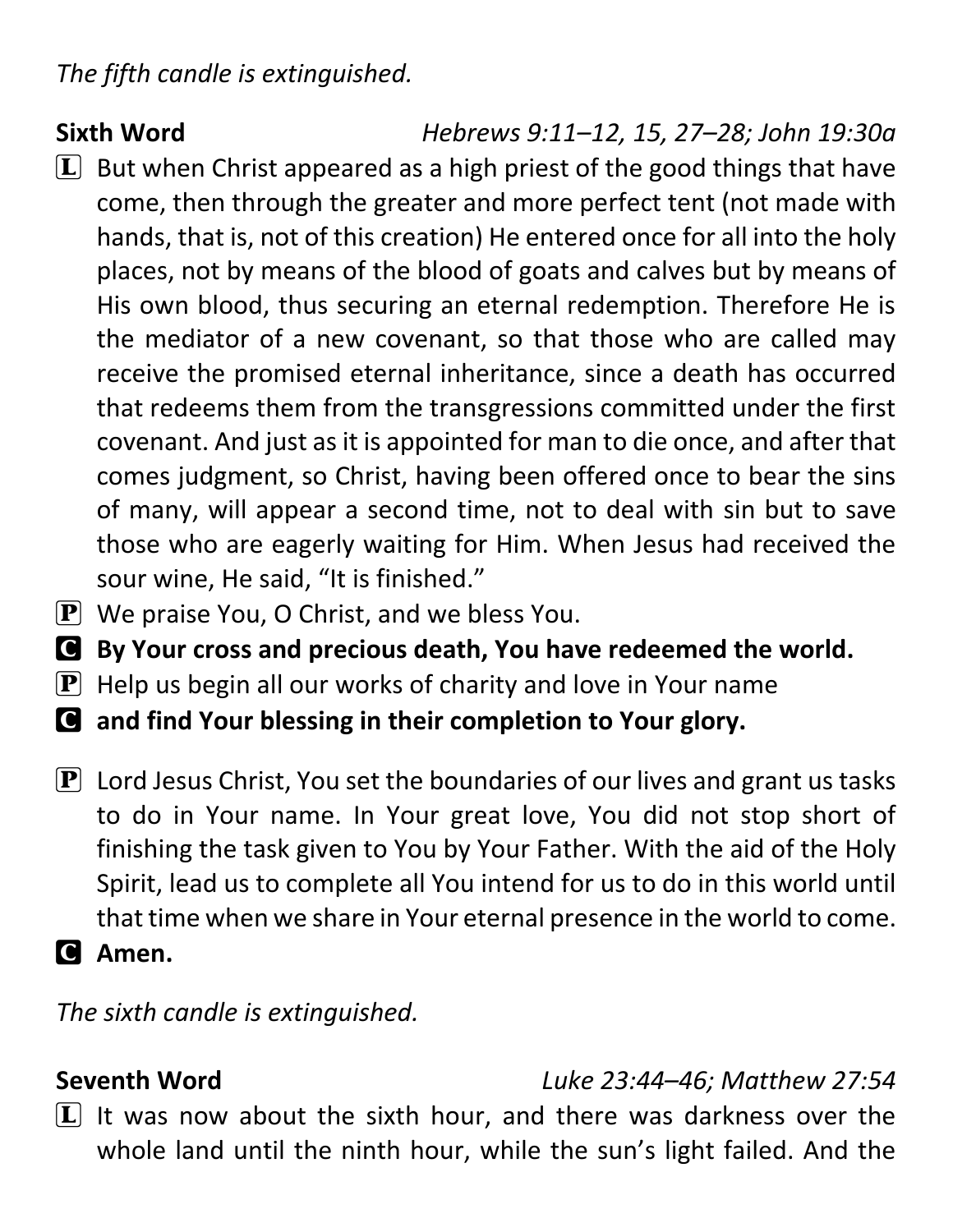curtain of the temple was torn in two. Then Jesus, calling out with a loud voice, said, "Father, into Your hands I commit My spirit!" And having said this He breathed his last.

# *Pause for meditation.*

- $\boxed{\mathbf{L}}$  When the centurion and those who were with him, keeping watch over Jesus, saw the earthquake and what took place, they were filled with awe and said, "Truly this was the Son of God!"
- $\left[\mathbf{P}\right]$  We praise You, O Christ, and we bless You.
- C **By Your cross and precious death, You have redeemed the world.**
- $\left[ \mathbf{P} \right]$  Preserve and defend us, gracious Lord,

Hear us, holy Jesus.

C **so that when our last hour comes, we may know Your abiding care.**

| <b>HYMN</b>                                                                                         | "Jesus, In Your Dying Woes"                                                                                            |                                                               | #447 sts. 16, 19-20                                                                          |
|-----------------------------------------------------------------------------------------------------|------------------------------------------------------------------------------------------------------------------------|---------------------------------------------------------------|----------------------------------------------------------------------------------------------|
| made:                                                                                               | 16 Jesus, all our ransom paid,<br>All Your Father's will obeyed;<br>By Your suff'rings perfect<br>Hear us, holy Jesus. |                                                               | 20 When the death shades round<br>Guard us from the tempter's<br>Keep us in that trial hour: |
| 19 Jesus, all Your labor vast,<br>All Your woe and conflict past,<br>Yielding up Your soul at last: |                                                                                                                        | Text: Thomas B. Pollock, 1836-96, alt.<br>Text: Public domain | Hear us, holy Jesus.                                                                         |

- $\left[\mathbf{P}\right]$  Almighty God, we ask You to look with mercy on Your family, for whom our Lord Jesus Christ was willing to be betrayed and given over to the hands of sinful men to suffer death on the cross; through the same Jesus Christ, our Lord, who now lives and reigns with You and the Holy Spirit, one God, world without end.
- C **Amen.**